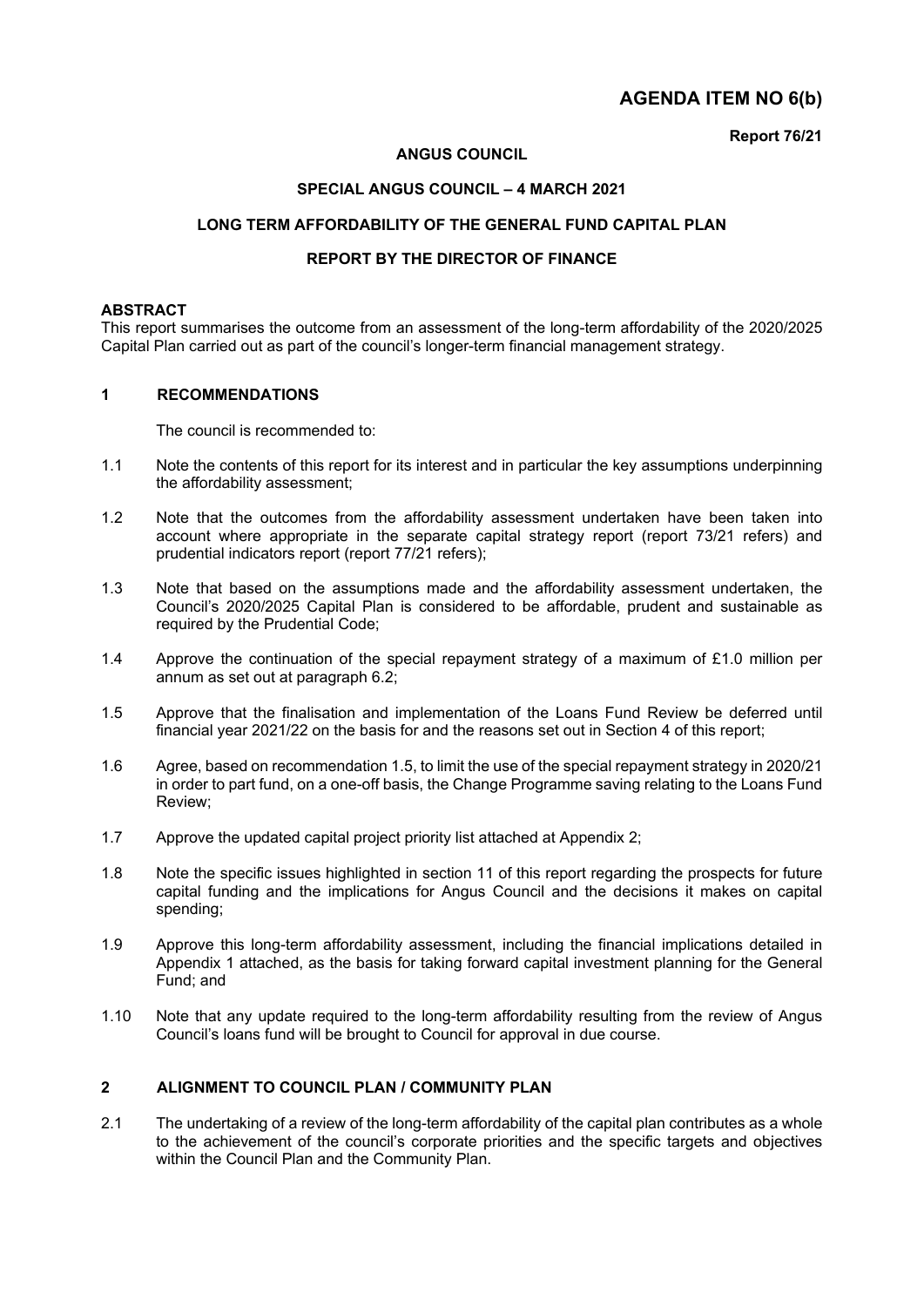# **3 BACKGROUND**

- 3.1 The Provisional Revenue & Capital Budgets 2021/22 Background Report (report 68/21 refers) set out the background to the preparation of the council's General Fund Capital Budget 2021/22 and 2020/2025 Capital Plan. That report highlighted the need to comply with a self-regulating Prudential Code when setting the capital budget, including the requirement to set an annual capital strategy (report 73/21).
- 3.2 The Prudential Code requires the council to consider the affordability and sustainability of its capital spending plans and to set prudential indicators which measure affordability, prudence and sustainability.
- 3.3 These indicators only require to be set for three forward years however and this is considered insufficient to robustly assess the long-term impact of capital investment decisions. The council has therefore adopted a 25-year planning model.
- 3.4 Using the updated capital spending intentions as contained in the 2020/2025 Capital Plan (report 71/21 refers), this report advises members of the updated long-term affordability position.
- 3.5 By necessity, this assessment is based on a number of key assumptions, particularly in respect of future government grant levels, future levels of capital expenditure, and interest rates.
- 3.6 This report has been prepared on a basis which recognises that the council will continue to face significant revenue budget and capital investment pressures over the 25-year planning period. This is reflected within the assumptions that have been made to provide for an ongoing core capital programme which is both affordable and sustainable for the council.
- 3.7 Furthermore, both the revenue and capital budgets for 2021/22 have been prepared within the context of the ongoing COVID-19 pandemic. This has included consideration of fiscal flexibilities, the package of measures identified by the Scottish Government for local authorities to utilise – should doing so be deemed prudent and appropriate – in order to address the funding pressures faced due to the pandemic. A separate report on the budgetary impact from COVID-19 and potential use of fiscal flexibilities has been prepared for consideration at the Special Council meeting on 4 March 2021 (report 72/21 refers).

## **4 REVIEW OF ANGUS COUNCIL'S LOANS FUND - UPDATE**

- 4.1 The Local Authority (Capital Financing and Accounting) (Scotland) Regulations 2016 sets out the statutory arrangements for local authority borrowing and lending and the requirement to maintain a loans fund. The 2016 Regulations replace the statutory arrangements set out in the Local Government (Scotland) Act 1975 (Schedule 3).
- 4.2 The loans fund essentially acts as an internal bank for the council, providing the long-term financing (known as loans fund advances) that it needs for capital investment. Angus Council's treasury advisor, Link Asset Services, has undertaken a review of the loans fund, brought about by revised flexibility that the 2016 Regulations has granted to local authorities on how they account for loans fund advances.
- 4.3 Whilst Link have concluded their review and provided a draft report, the application of the review findings (in particular the phasing of the savings) still requires to be finalised. The Director of Finance recommends that finalising the Loans Fund Review (originally intended to be implemented in financial year 2020/21) be deferred to financial year 2021/22. This deferral will allow the council to conclude on whether it requires to use the COVID-19 fiscal flexibilities (report 72/21 refers) prior to implementation of the savings from the Loans Fund Review. This will allow full exploration of the various options for maximum benefit to the council. As with any use of the fiscal flexibilities, the finalised outcome of the Loans Fund Review, and its impact on long-term affordability, will be brought before Council for approval prior to its implementation.
- 4.4 There is a saving from the corporate loan charges budget (which meets the costs associated with loans fund advances – repayment of principal, interest and expenses) of £2.0 million within the Change Programme in 2020/21. A deferral of the Loans Fund Review would mean a shortfall arising in the 2020/21 revenue budget but this can be covered on a one-off basis by limiting the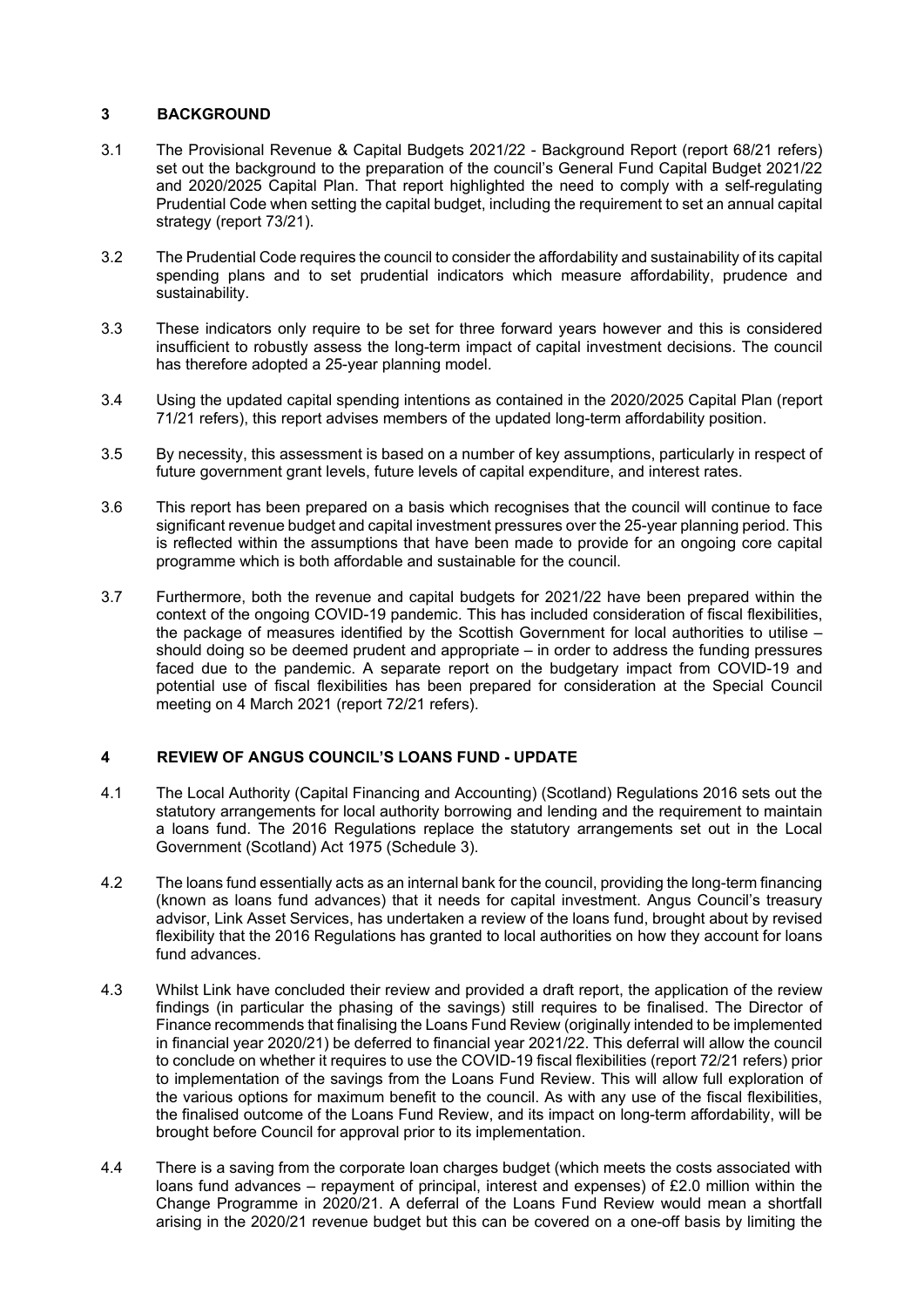use of the special repayment strategy in 2020/21 (£1.5 million) and through use of uncommitted Reserves of £0.5 million.

4.5 In 2021/22 the £2.0 million saving has been reflected in the base loan charges budget (£11.051 million), as set out in the Provisional Revenue and Capital Budgets 2021/22 – Background Report (report 68/21). It cannot be reflected in this long-term affordability assessment however until the Loans Fund Review is fully implemented during 2021/22, hence the loan charges budget of £13.051 million detailed in Appendix 1 of this report.

# **5 2021/22 LOCAL GOVERNMENT FINANCE SETTLEMENT – CAPITAL FUNDING**

5.1 As noted in the background report (report 68/21 refers) funding allocations have been provided for 2021/22, per Table 1 below, with funding for 2020/21 shown for comparison purposes:

## **Table 1 - 2021/22 Capital Grant Settlement**

|                                                           | 2021/22 | 2020/21 |
|-----------------------------------------------------------|---------|---------|
|                                                           | £m      | £m      |
| <b>General Capital Grant</b>                              | 10.448  | 12.442  |
| Specific Capital Grant - Cycling, Walking & Safer Streets | 0.509   | 0.511   |
| Specific Capital Grant - Town Centre Improvement Fund     | n/a     | 0.387   |
| Specific Capital Grant - Early Years Expansion            | n/a     | 2.200   |
| <b>Total Capital Funding</b>                              | 10.957  | 15.540  |

5.2 Loan charges support grant in 2021/22 has been confirmed in line with expectations at £8.191 million.

# **6 LOAN CHARGES BUDGET HEADROOM / SPECIAL REPAYMENT STRATEGY**

- 6.1 The council has for a number of years used a portion of any loan charges budget headroom to make special repayments of debt as part of the prudent management of the debt position. It is considered beneficial at this time to retain the approach of using a portion of loan charges budget headroom (where available) for special repayments in order to better manage capital financing costs into the future.
- 6.2 Members are accordingly asked to approve the continuation of the special repayment strategy at a maximum level of £1.0 million per annum, subject to such headroom existing at the year end and being highlighted in the regular revenue monitoring reports. The ongoing benefit of this special repayment strategy will be reassessed as part of the work to conclude the Loans Fund Review.
- 6.3 Based on the proposals in Section 4 of this report for financial year 2020/21, only a small special repayment will be possible (some £46,000) and there will be no balance of headroom available to carry forward for use against budget pressures (in the form of Capital Funded from Current Revenue – CFCR) in the following year. Nevertheless, use of available headroom will continue to be considered and approval sought as necessary on an annual basis.
- 6.4 **Loan charges budget headroom is however only available on a temporary basis as one-off resources, as the 25-year projections of this affordability assessment confirm that the budget will be required in full in future years**.
- 6.5 The ongoing effects of the proposed continuation of special repayments have been included within the updated long-term affordability assessment presented in this report.

# **7 CAPITAL PROJECT PRIORITISATION**

- 7.1 The continuing priority of the existing projects in the capital programme was agreed by the Policy & Budget Strategy Group (PBSG) in the course of their meetings during the budget setting process.
- 7.2 As in past years, annual core capital allowances have been added to the 2020/2025 Capital Plan as detailed in Table 2 below: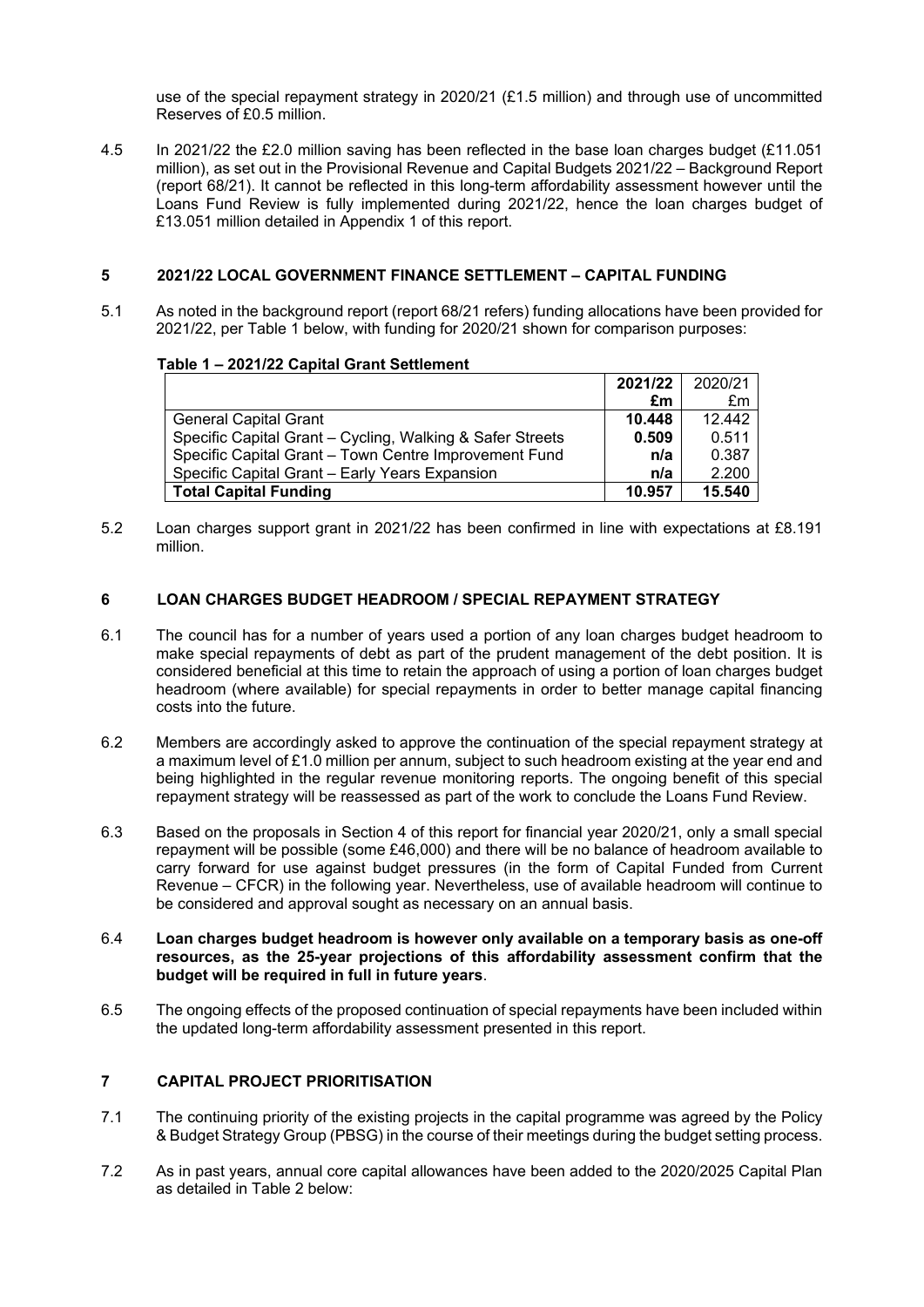**Table 2 – Annual Core Capital Allowances** 

| Directorate / Division |                                                        |       |
|------------------------|--------------------------------------------------------|-------|
| Infrastructure         |                                                        |       |
| $\bullet$              | Property capitalised maintenance                       | 0.300 |
| $\bullet$              | Roads capitalised maintenance                          | 4.000 |
|                        | <b>Environmental Services</b>                          |       |
| $\bullet$              | Ground maintenance machinery replacement programme     | 0.100 |
| $\bullet$              | General vehicle replacement programme                  | 0.100 |
|                        | Schools & Learning                                     |       |
| $\bullet$              | Information & communication technology (ICT) equipment | 0.250 |
|                        | Digital Enablement & Information Technology            |       |
| $\bullet$              | IT hardware refresh programme                          | 0.170 |
|                        | <b>Total Additional Annual Core Capital Allowances</b> | 4.920 |

7.3 The PBSG subsequently considered a number of requests for additional allowances / new priority projects and agreed that the projects detailed in Table 3 (below) should be added to the Capital Plan:

# Table 3 - Additional Allowances / New Priority Projects

| Directorate / Division                                                                                                                                                                                                            |          |  |  |
|-----------------------------------------------------------------------------------------------------------------------------------------------------------------------------------------------------------------------------------|----------|--|--|
| Strategic Policy & Economy                                                                                                                                                                                                        |          |  |  |
| Property Portfolio Improvements (for future budget cycles it will be<br>$\bullet$<br>proposed that a core capital allowance (per paragraph 7.2) of £50,000 be<br>built into the capital plan for property portfolio improvements) | 0.200    |  |  |
| Communities                                                                                                                                                                                                                       |          |  |  |
| Sandy Sensations, Carnoustie - Replacement of Boundary Fence<br>$\bullet$                                                                                                                                                         | 0.140    |  |  |
| Restenneth Landfill Leachate Treatment System<br>$\bullet$                                                                                                                                                                        | nil *    |  |  |
| General Vehicle Replacement Programme<br>$\bullet$                                                                                                                                                                                | 0.389    |  |  |
| Infrastructure                                                                                                                                                                                                                    |          |  |  |
| Capital Maintenance - Boilers / Electrical Distribution Boards / Electric<br>$\bullet$<br><b>Heating Systems</b>                                                                                                                  | 0.740    |  |  |
| Pavement Parking Assessment & Implementation<br>$\bullet$                                                                                                                                                                         | nil *    |  |  |
| Arbroath Harbour Cathodic Protection<br>$\bullet$                                                                                                                                                                                 | 0.120    |  |  |
| Reservoir Infrastructure Repairs<br>$\bullet$                                                                                                                                                                                     | 0.285    |  |  |
| Education & Lifelong Learning                                                                                                                                                                                                     |          |  |  |
| Replacement of Monifieth High School (see section 8 below)                                                                                                                                                                        | $37.1**$ |  |  |
| Digital Enablement & Information Technology                                                                                                                                                                                       |          |  |  |
| Data Integration                                                                                                                                                                                                                  | nil *    |  |  |
| <b>Tay Cities Deal</b>                                                                                                                                                                                                            |          |  |  |
| Rural Highspeed Broadband                                                                                                                                                                                                         | nil *    |  |  |
| <b>Total Additional Allowances / New Priority Projects</b>                                                                                                                                                                        | 38.974   |  |  |

\* these are new projects which are intended to be fully funded from other sources, e.g. from new or specific grant funding.

\*\* the total cost of the replacement is £47.1 million (net), however an allowance of £10.0 million had already been built into the capital programme through the 2020/21 capital budget and longterm affordability assessment.

7.4 In summary, after allowing for the projects in paragraphs 7.2 and 7.3, the following net capital spend levels (detailed in Table 4 below) are contained within the 2020/2025 Capital Plan. This includes the £6.0 million provision previously agreed for Tay Cities Deal projects which is now reflected within the body of the capital plan itself.

# **Table 4 – Net Capital Expenditure** (6 columns, 2 rows)

| .         |           |           |            |           |
|-----------|-----------|-----------|------------|-----------|
| 2020/2021 | 2021/2022 | 2022/2023 | 2023/2024  | 2024/2025 |
| £m        | £m        | £m        | £m         | £m        |
| 14.240    | 26.321    | 23.210    | .083<br>21 | 30.760    |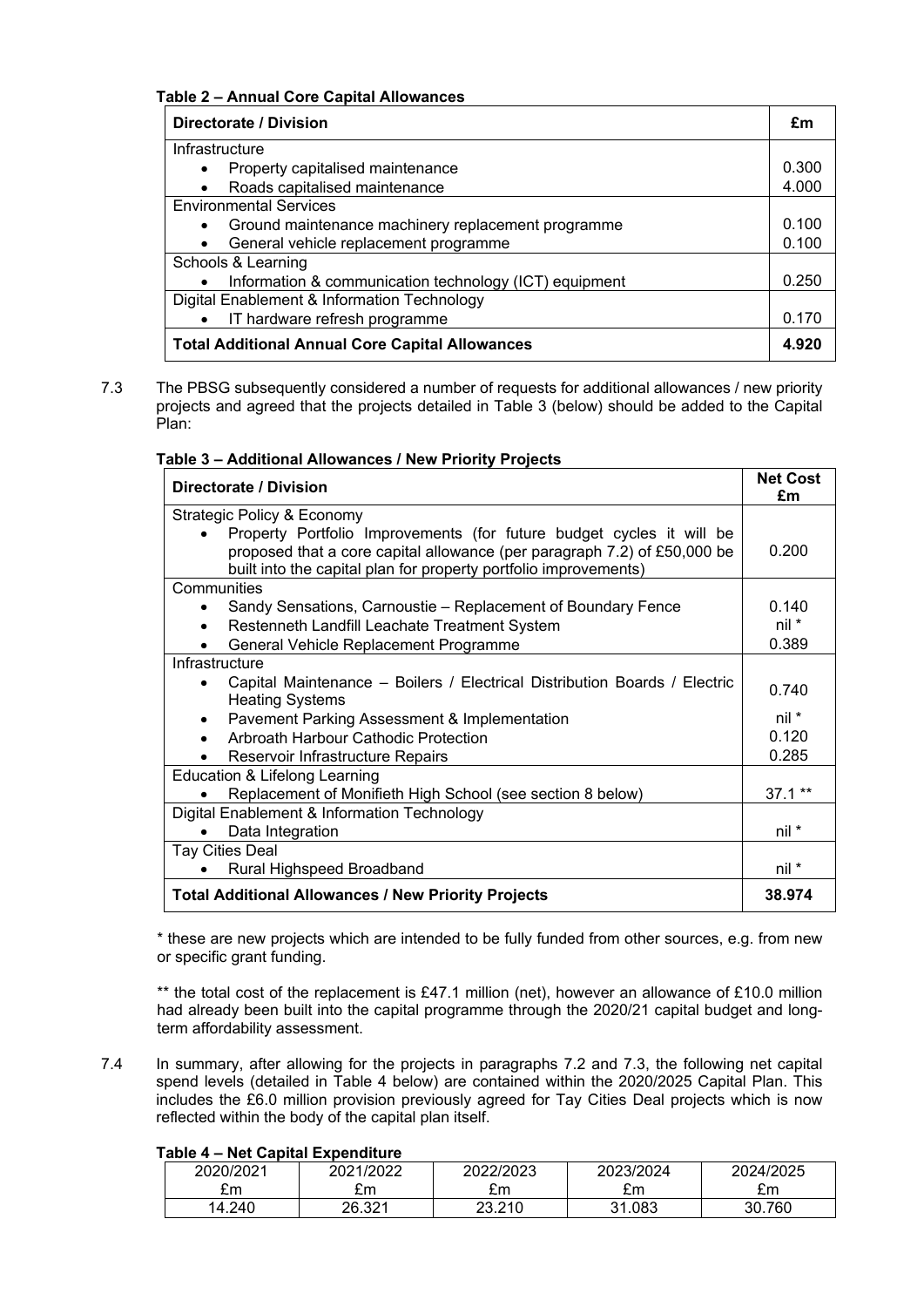- 7.5 The general capital contingency if all the capital budget proposals are agreed will be £4.473 million.
- 7.6 To recognise that progress of capital projects is very fluid, it was agreed by the PBSG that as with previous years, the capital project priority list should continue to be taken forward on the basis of allowing an oversubscription of expenditure up to a maximum of 10%. This level of maximum oversubscription is considered to be manageable and reflects the likelihood of an element of unavoidable project slippage arising.
- 7.7 An updated capital project priority list for members' approval is attached to this report as Appendix 2 and highlights an oversubscription level of 10% on the basis of the 2020/2025 Capital Plan.

### **8 REPLACEMENT OF MONIFIETH HIGH SCHOOL (ANGUS SCHOOLS FOR THE FUTURE)**

- 8.1 At an estimated gross capital cost of £50.0 million (reducing to some £47.1 million once anticipated developer's contributions and early years funding has been taken into account) and spread over financial years 2021/22 to 2026/27, the replacement of Monifieth High School has dominated the affordability calculations for the 2020/2025 Capital Plan.
- 8.2 The Scottish Government has confirmed an intention to support the project as part of its Learning Estate Investment Programme (LEIP) but as yet no further details on grant funding to support the project has been confirmed. For the purposes of this report it has been assumed that grant support to be provided to the council will be revenue in nature and be for facilities management and lifecycle maintenance costs on the new facility. A broad assumption that this grant support will equate to 50% of the upfront build costs has been made in line with LEIP national modelling. Furthermore, in order for the council to receive the full grant it has been allocated, a number of key outcomes will require to be met with regard to condition of the building, energy efficiency, digital enablement and economic growth. There is, therefore, an element of risk with regard to the delivery of these outcomes and thus securing all of the available funding which will be addressed in future committee reports.
- 8.3 What is known with certainty however is that none of this grant is available to finance the upfront capital cost of the project – the full £50.0 million (estimated gross cost) must be borne in its entirety by Angus Council, along with the associated loan charges costs that this will incur. A provision of £10.0 million had already been set aside within the capital programme for the school, approved as part of the 2020/21 budget process last year.
- 8.4 In order to fully accommodate the Monifieth High School project it has been necessary to make an assumption on the uplift required to the loan charges budget going forward. This cannot be fully confirmed until more information is available about the grant award and analysis is undertaken on the potential savings to existing budgets that may arise from the new facility. For the purpose of informing this report however, it has been assumed that an uplift of £1.1 million will be required into the base loan charges budget from 2024/25 onwards. This has been calculated based on how much it would cost to borrow £25.0 million (i.e. 50% of the gross cost) over 25 years (the assumed period over which the government will provide grant). Once confirmation of government funding for the project has been confirmed the long-term affordability assessment in this report will be updated.
- 8.5 Building the financing of Monifieth High School through borrowing into the long-term affordability calculation has significantly increased the level of estimated capital resources reflected in the project priory list at Appendix 2 when comparing against the equivalent appendix from 2020/21 – an increase of £21.085 million. It is the assumption with regard to the £1.1 million loan charges uplift (per paragraph 8.4) that has enabled the level of capital resources available to be increased in this way.

## **9 AFFORDABILITY ASSESSMENT - ASSUMPTIONS**

- 9.1 Starting with an update of the 2020/21 position, the affordability assessment which has been undertaken has projected the position over the 26-year period covering the current financial year and the following 25 years (i.e. 2020/21 to 2045/46) for the following:
	- the Council's loan charges grant:
	- the Council's overall loan charges budget;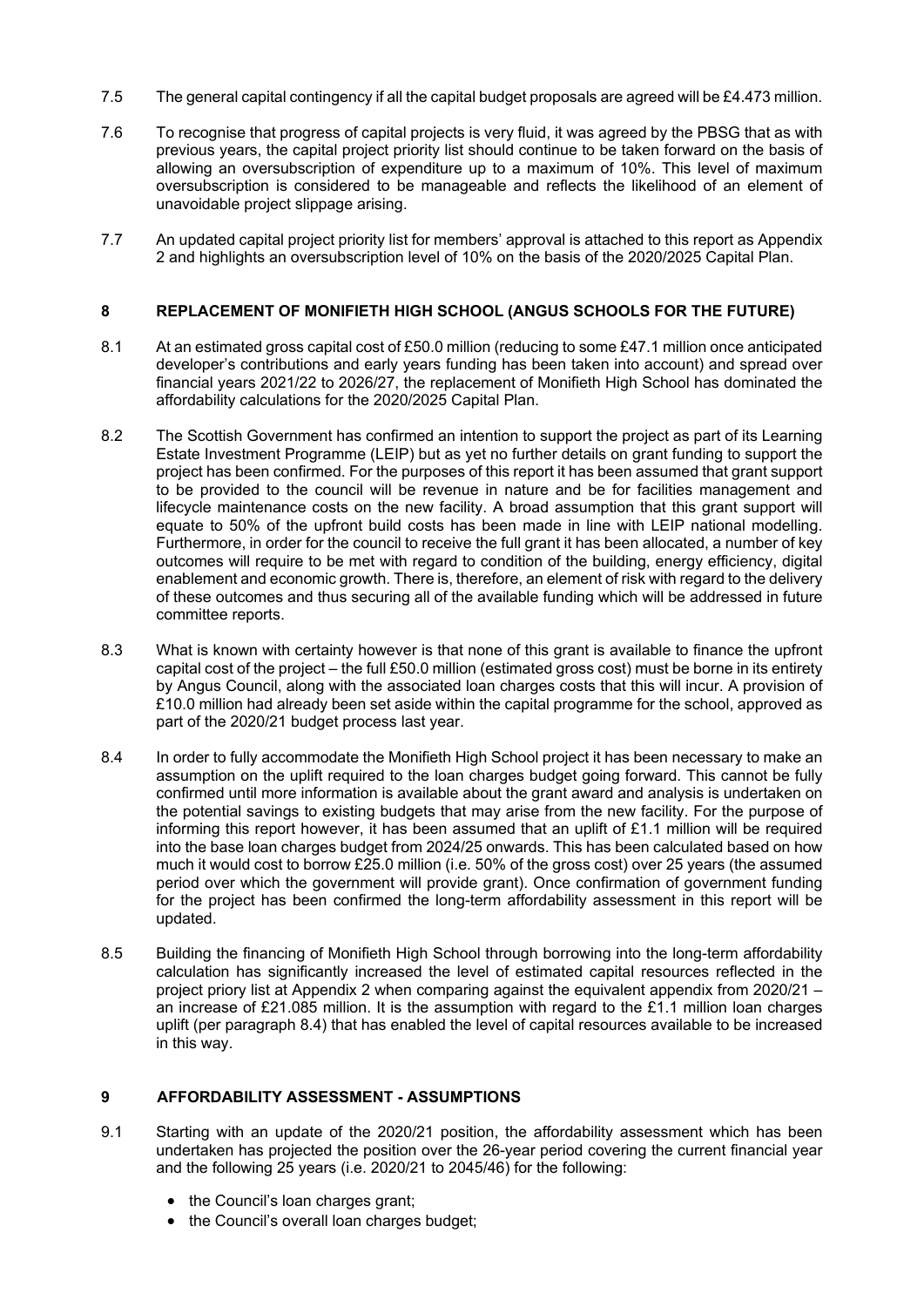- the Council's existing loan charges commitments (unavoidable costs);
- the impact of the special repayment strategy;
- estimated levels of capital expenditure;
- estimated levels of capital grants;
- estimated levels of capital receipts and other contributions; and
- estimated levels of borrowing.
- 9.2 This has involved estimates and assumptions which will change over time, but which are considered reasonable and robust based on known information at this time. A summary of the assumptions is provided in Appendix 3 and the outcome of the assessment is included at section 10 below.

### **10 AFFORDABILITY ASSESSMENT - OVERALL SUMMARY POSITION**

- 10.1 The affordability assessment brings together a large volume of data and makes a number of assumptions and Appendix 1 details the main financial implications which result.
- 10.2 A projected peak in new borrowing in 2023/24 and 2024/25 is evident, relating in the main to the replacement of Monifieth High School.
- 10.3 Section 3 of Appendix 1, highlights that over the period of the capital plan (i.e. up to and including 2024/25), only a small amount of budget headroom is evident - some £430,000 in 2021/22. This may be made available to support future budget priorities and the 2022/23 budget strategy.
- 10.4 Beyond 2024/25, Appendix 1 also highlights a number of peaks and troughs in terms of the comparison of estimated loan charges against projected future budget levels. In some years the projected loan charges costs arising from the projected levels of borrowing can be contained but budget issues are also evident in some years.
- 10.5 These projected budget issues in some of the future years will require to be managed over the period by a combination of: the continued adoption of the special repayment strategy; review of levels of new borrowing on an ongoing basis; and balancing out the budget issues with the budget headroom.
- 10.6 In addition these future issues remain only potential issues based on all of the assumptions which have been made and there is therefore a lead in time before such situations could arise. Any residual budget issue which is not addressed through the special repayment strategy and other measures can accordingly be planned for well in advance and Finance officers will update the affordability assessment on an annual basis to ensure the position is suitably managed.

### **11 CAPITAL FUNDING PROSPECTS AND IMPLICATIONS FOR FUTURE CAPITAL SPENDING**

#### Funding Prospects

- 11.1 Significant real terms reductions in overall funding for local government have been experienced over recent years and there remains limited information to suggest this position will change in the short term at least. It is very difficult to know exactly how this uncertainty and other funding pressures will impact the capital resources which the Scottish Government will make available to local authorities in future years, but it is expected that the pressures faced nationally will result in continued strain on the resources made available to the council. This expectation has informed certain of the assumptions set out in Appendix 3.
- 11.2 Such funding projections need to be heavily qualified however because over the 25-year period of the assessment, governments, policy priorities and funding may all change from current indications.
- 11.3 The affordability assessment in this report has taken a balanced view of potential future capital funding whilst trying to reflect the challenging economic climate, the challenging financial position that the council may well face, as well as recognising the revenue budget and capital investment pressures the council will face.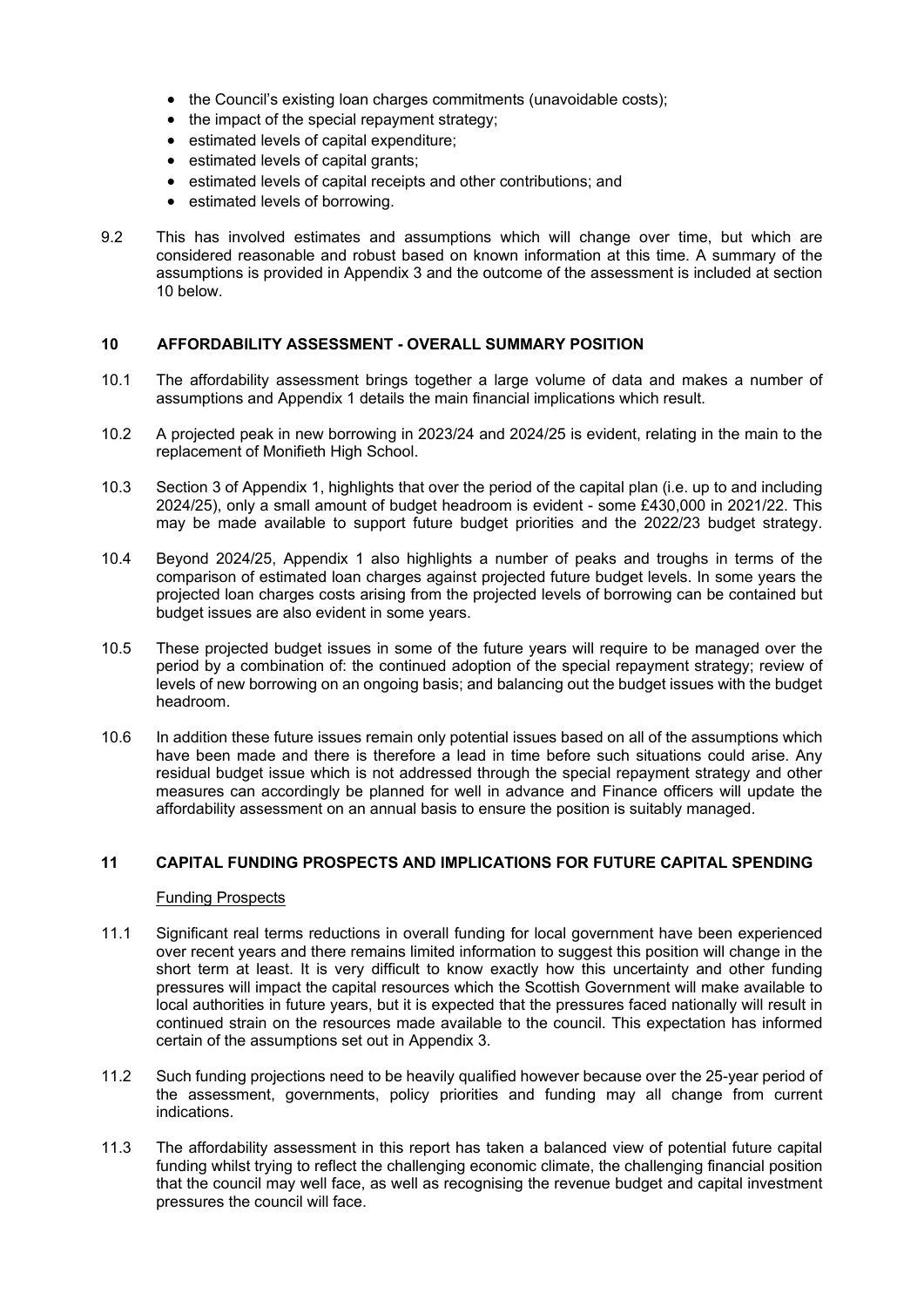#### Implications

- 11.4 The updated affordability assessment set out in this report confirms that whilst the impact of the replacement of Monifieth High School can be managed in the short to medium term, this has only been possible by reducing the level of capital expenditure projected to be affordable in future years. Capital expenditure from 2025/26 onwards is now projected to be £14.0 million per annum compared to the £17.5 million per annum assumed in the 2020/21 budget and long-term affordability assessment. Some issues could still arise in the longer term however and these will require to be managed going forward. This will be done through a combination of the continued adoption of the special repayment strategy, review of levels of new borrowing on an ongoing basis and, where possible, balancing out the budget issues with any available budget headroom.
- 11.5 In particular it is vital that members recognise that after the significant levels of capital spend planned over the next few of years (largely as a result of the replacement of Monifieth High School), there is then a period where lower spending is projected to be affordable based on current assumptions. The specific issue to recognise is that capital spending over the coming years will be much higher than the Council is likely to be able to afford thereafter.

This has three main implications:-

- Firstly, members need to be certain that the projects in the current capital plan are of the highest priority - accordingly members are asked to approve the updated capital project priority list attached at Appendix 2;
- Secondly, there is no capacity to introduce significant new projects for the foreseeable future without either: using the limited capital contingencies available; existing projects being deleted; existing projects being deferred; or a conscious decision being taken to divert more revenue budget resources towards supporting loan charges costs - i.e. the council cannot add significantly to its intended capital spending without considering the consequences on other resources; and
- Thirdly, the amount of capital resources projected to be available beyond 2024/25 may be insufficient to address spending need at that time and this may bring significant pressure on the revenue budget by requiring more resources to be put into loan charges costs at the expense of other service provision at that time.

## Future Years Spend

- 11.6 Section 5 of the priority list attached at Appendix 2 details those priority projects with expenditure falling outwith the 5 years of the capital plan, namely:
	- Replacement of Monifieth High School (Angus Schools for the Future)
	- Arrats Mill Implementation of Closure Plan
	- Flood Risk Management Duties
	- Route Action Plan Montrose to A90 Road Link.

These projects must have first call on the resources available from 2025/26 onwards as works will have already commenced in the year(s) prior to this.

11.7 In order to get a picture of how the capital plan will look into the future, Table 5 projects the estimated capital expenditure (on a net basis) for a further 6 years beyond the current 5 year period (from 2025/26 to 2030/31), specifically highlighting the aforementioned projects. Members are asked to note that the phasing shown is necessarily indicative only at this point.